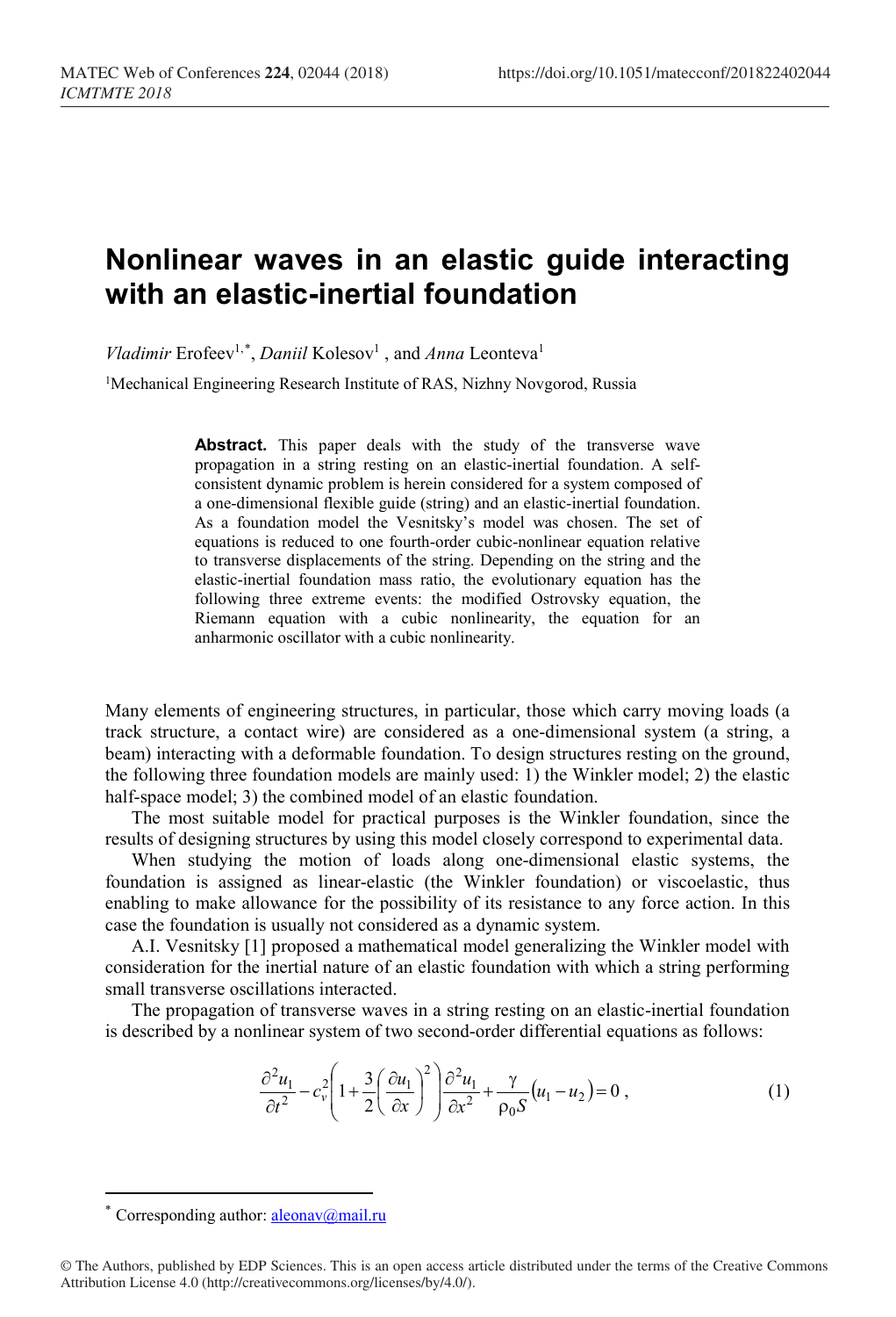$$
\frac{\partial^2 u_2}{\partial t^2} + \frac{2\gamma}{\rho_g} u_2 = \frac{\gamma}{\rho_g} u_1,\tag{2}
$$

where  $u_1(x,t)$ ,  $u_2(x,t)$  are transverse deviations of the string and the center line of the foundation from the equilibrium position,  $\rho_0$ , *S* are the cubic density and the crosssectional area of a one-dimensional flexible inextensible string, γ , ρ*<sup>g</sup>* are the stiffness and the linear mass of the elastic-inertial foundation,  $c_v = \sqrt{N/(\rho_0 S)}$  is the velocity of the transverse wave propagation in a string without an elastic-inertial foundation. At the initial instant the tension force of the string is equal to *N* and the string position coincides with the *x* axis.

The first equation of the system describes waves propagating along the string, the second one specifies the dynamics of the elastic-inertial foundation interacting with the string. The dispersion properties of the system under consideration were studied in paper  $|2|$ .

The system of equations  $(1)$ ,  $(2)$  is reduced to a single equation relative to transversal displacements of the string:

$$
\frac{\partial^2 U}{\partial \tau^2} - a_2 \frac{\partial^2 U}{\partial z^2} + a_3 \frac{\partial^4 U}{\partial \tau^4} - a_4 \frac{\partial^4 U}{\partial \tau^2 \partial z^2} + a_5 U - a_6 \left(\frac{\partial U}{\partial z}\right)^2 \frac{\partial^2 U}{\partial z^2} - a_7 \frac{\partial^2}{\partial \tau^2} \left(\left(\frac{\partial U}{\partial z}\right)^2 \frac{\partial^2 U}{\partial z^2}\right) = 0, \text{(3)}
$$

where  $U = u_1/u_0$  is a dimensionless displacement,  $z = x/X$ ,  $\tau = t/T$  are nondimensional coordinate and time values, characteristic values are assumed to be equal to  $T^2 = (\varepsilon \rho_g / \gamma)(1 + 2 \rho_0 S / \rho_g), X^2 = (2\varepsilon / \gamma) \rho_0 S c_v^2, a_i$  (*i* = 2..7) are dimensionless complexes

$$
a_2 = 1, \ a_3 = \frac{\rho_0 S}{\epsilon \rho_g} \left( 1 + \frac{2 \rho_0 S}{\rho_g} \right)^{-2}, \ a_4 = \frac{1}{2\epsilon} \left( 1 + \frac{2 \rho_0 S}{\rho_g} \right)^{-1},
$$

$$
a_5 = \epsilon, \ a_6 = \frac{3u_0^2 \gamma}{4\epsilon \rho_0 Sc_v^2}, \ a_7 = \frac{3u_0^2 \gamma}{8\epsilon^2 \rho_0 Sc_v^2} \left( 1 + \frac{2\rho_0 S}{\rho_g} \right)^{-1}.
$$

While assuming further that the nonlinearity is small, we consider different cases of the ratios of the string mass  $\rho_0 S$  and the linear mass of the elastic-inertial foundation  $\rho_g$ .

If the linear mass of the string substantially exceeds the linear mass of the elasticinertial foundation ( $\rho_0 S >> \rho_g$ ), we may assume that  $1/(1+2\rho_0 S/\rho_g) \sim \varepsilon^2$ , in this case the nonlinearity is assumed to be a small quantity of the second order  $3u_0^2\gamma/(4\rho_0Sc_v^2) \sim \varepsilon^2$ . Being limited to summands of the first-order of smallness, equation (3) takes the following

$$
\frac{\partial^2 U}{\partial \tau^2} - a_2 \frac{\partial^2 U}{\partial z^2} - a_4 \frac{\partial^4 U}{\partial \tau^2 \partial z^2} + a_5 U - a_6 \left(\frac{\partial U}{\partial z}\right)^2 \frac{\partial^2 U}{\partial z^2} = 0.
$$
 (4)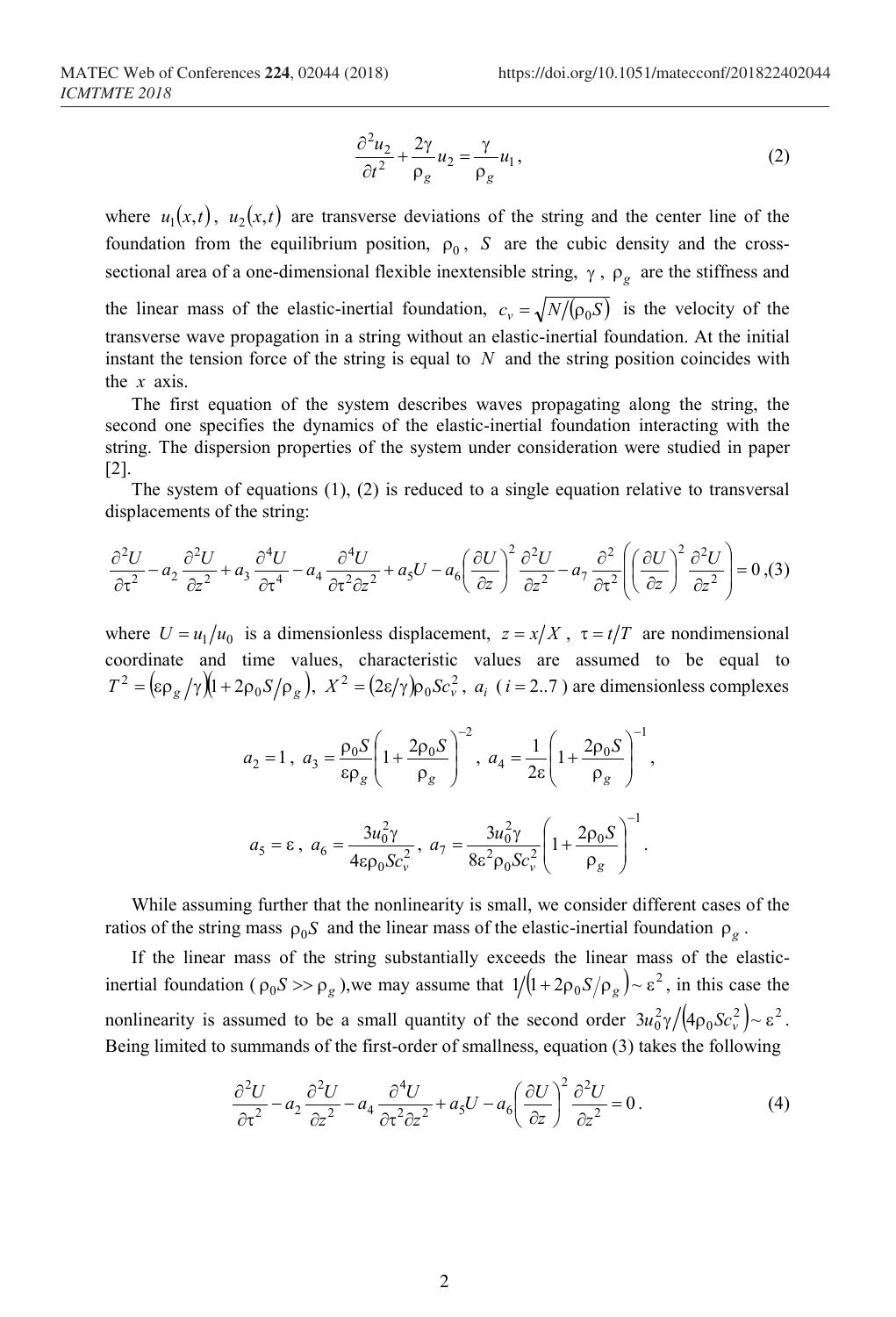If the linear masses of the string and the foundation are of the same order  $\rho_0 S / \rho_\sigma \sim 1$ and the nonlinearity is of the first order of smallness  $3u_0^2\gamma/(4\rho_0Sc_v^2) \sim \varepsilon$ , then equation (3) in the zeroth-order approximation for a small parameter will be as follows:

$$
a_3 \frac{\partial^4 U}{\partial \tau^4} - a_4 \frac{\partial^4 U}{\partial \tau^2 \partial z^2} - a_7 \frac{\partial^2}{\partial \tau^2} \left( \left( \frac{\partial U}{\partial z} \right)^2 \frac{\partial^2 U}{\partial z^2} \right) = 0.
$$
 (5)

After the double integration over the non-dimensional time (the integration constants are assumed to be zero) equation (5) is transformed to the following wave equation containing a cubic nonlinearity

$$
\frac{\partial^2 U}{\partial \tau^2} - b_1 \left( 1 + b_2 \left( \frac{\partial U}{\partial z} \right)^2 \right) \frac{\partial^2 U}{\partial z^2} = 0,
$$
\n(6)

where  $b_1 = a_4/a_3$ ,  $b_2 = a_7/a_4$ .

If the string mass is substantially inferior to the mass of the elastic-inertial foundation  $(\rho_0 S \ll \rho_g)$ , we assume that  $\rho_0 S/\rho_g \sim \varepsilon^2$ ,  $3u_0^2 \gamma/(4\rho_0 S c_v^2) \sim \varepsilon^2$ . In this case equation (3), including summands up to the first order of smallness, shall take the following form:

$$
\frac{\partial^2 U}{\partial \tau^2} - a_2 \frac{\partial^2 U}{\partial z^2} - a_4 \frac{\partial^4 U}{\partial \tau^2 \partial z^2} - a_7 \frac{\partial^2}{\partial \tau^2} \left( \left( \frac{\partial U}{\partial z} \right)^2 \frac{\partial^2 U}{\partial z^2} \right) = 0 \tag{7}
$$

Let us turn in equation (4) to a moving coordinate system  $\xi = z - \sqrt{a_2 \tau}$ ,  $\eta = \varepsilon \tau$ . We shall obtain in the first approximation for  $\varepsilon$  the following evolutionary equation relative to  $W = \partial U / \partial \xi$ :

$$
\frac{\partial}{\partial \xi} \left( \frac{\partial W}{\partial \eta} + b_1 W^2 \frac{\partial W}{\partial \xi} + b_2 \frac{\partial^3 W}{\partial \xi^3} \right) - b_3 W = 0.
$$
 (8)

where coefficients of the equation are equal to  $b_1 = a_6 / (2\varepsilon \sqrt{a_2})$ ,  $b_2 = \sqrt{a_2} a_4 / (2\varepsilon)$ ,  $b_3 = a_5 / (2 \varepsilon \sqrt{a_2}).$ 

Note that this equation is very similar to the nonlinear evolutionary equation for internal waves in a rotating ocean

$$
\frac{\partial}{\partial \xi} \left( \frac{\partial U}{\partial \eta} + \frac{3c_0}{2h} U \frac{\partial U}{\partial \xi} + \frac{c_0 \beta}{6} \frac{\partial^3 U}{\partial \xi^3} \right) = \frac{\Omega^2}{2c_0} U,
$$
\n(9)

where *U* is the free liquid surface perturbation, *h* is the depth,  $c_0$  is the perturbation propagation velocity, β is the high-frequency dispersion parameter,  $\Omega$  is the Coriolis parameter characterizing the liquid rotation.

Equation (9) was first derived in 1978 by L.A. Ostrovsky [3] and is called the Ostrovsky equation. With  $\Omega = 0$  equation (9) is reduced to the Korteweg-de Vries equation (KdV) but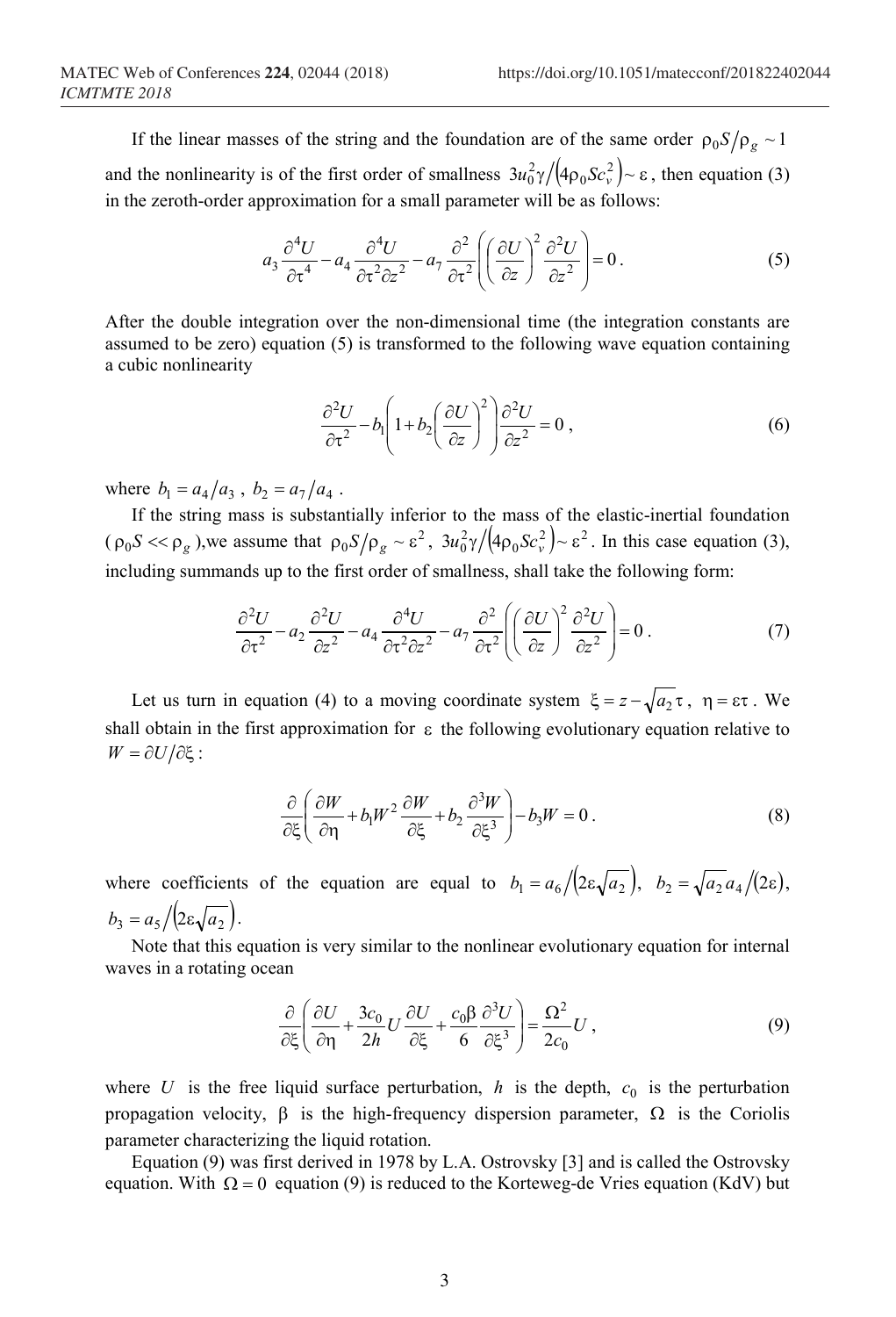as distinct from the latter it is not integrated by the method of the inverse scattering problem and does not have exact soliton solutions.

Equation (9) relates to a wide range of nonlinear systems characterized by the availability of a nondispersive band in the frequency spectrum, which separates regions with low- and high-frequency dispersion. Examples of such systems may be extraordinary electromagnetic and oblique magnetosonic waves in magnetized plasma; perturbations in an atom chain described by the Frenkel-Kontorova model; waves in transmission lines of the band-pass filter type.

Equation (8), as distinct from the Ostrovsky equation (9) contains not a quadratic but a cubic nonlinearity. It is seen that with  $b_3 = 0$  equation (8) is reduced to the modified Korteweg-de Vries equation (mKdV), which, as is known, differs from the KdV equation by a higher degree of nonlinearity. Since the classical Ostrovsky equation under the derivative sign contains the KdV equation, equation (8) may by analogy with the KdV equations be called the modified Ostrovsky equation.

It is known that the Ostrovsky equation has no exact solutions [4] but assumes the qualitative investigation with the higher derivative to be equal to zero [5]. Equation (8) has no exact solutions either. Let us consider the modified Ostrovsky equation for  $b_2 = 0$ :

$$
\frac{\partial}{\partial \xi} \left( \frac{\partial W}{\partial \eta} + b_1 W^2 \frac{\partial W}{\partial \xi} \right) - b_3 W = 0.
$$
 (10)

Let us further analyze the stationary solutions for equation (10) assuming  $\chi = \xi - \nu \eta$  $(v > 0)$ . The equation of phase trajectories is as follows:

$$
\left(\frac{dW}{d\chi}\right)^2 = \frac{b_3}{2b_1} + \frac{C_0}{\left(b_1 W^2 - v\right)^2},\tag{11}
$$

where  $C_0$  is the integration constant. Equation (11) has asymptotes:  $W = \pm \sqrt{\frac{v}{b_1}}$ ,  $dW/d\chi = \pm \sqrt{b_3/(2b_1)}$ . Phase portraits will be qualitatively different depending on values of the equation coefficients. For the mechanical system under study the coefficients shall be as follows  $b_1 = 3u_0^2 \gamma / (8\varepsilon^2 \rho_0 Sc_v^2 > 0$ ,  $b_3 = 1/2 > 0$ . In the system there are some limited movements (Fig. 1). Equation (8) has a solution in the form of a periodic stationary wave.



**Fig. 1.** Phase portraits  $(W, dW/d\chi)$  ( $b_1 > 0$ ,  $b_3 > 0$ )



**Fig. 2.** Wave profiles  $W(\xi, \eta_1)$  (1),  $W(\xi, \eta_2)$ (2),  $W(\xi, \eta_3)$  (3) (  $\eta_1 < \eta_2 < \eta_3$ )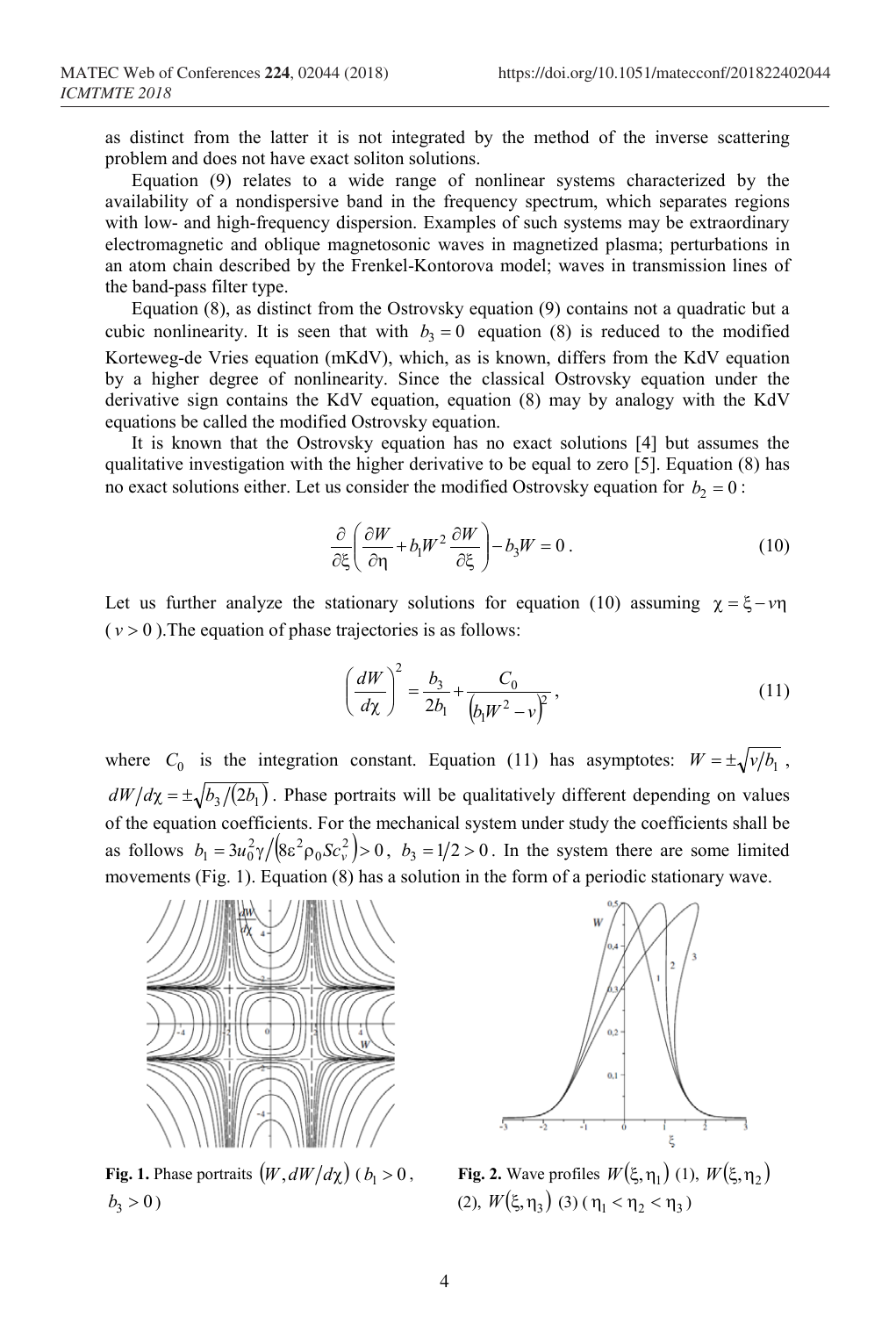Let us turn in equation (6) to the moving coordinate system  $\xi = z - \sqrt{b_1} \tau$ ,  $\eta = \varepsilon \tau$ . We shall obtain in the first approximation for  $\epsilon$  the following evolutionary equation relative to  $W = \partial U / \partial \xi$ :

$$
\frac{\partial W}{\partial \eta} + dW^2 \frac{\partial W}{\partial \xi} = 0, \qquad (12)
$$

where  $d = \sqrt{b_1 b_2}/(2\varepsilon) = (3u_0^2 \gamma/8\varepsilon^2 \rho_0 Sc_v^2)/1 + \rho_g/(2\rho_0 S)$ . Equation (12) may be classified as the Riemann equation with a cubic nonlinearity.

Equation (12) is included in quasilinear partial differential equations and may be solved by the method of characteristics. By replacing a variable, equation (12) shall be transformed to the following one

$$
\frac{\partial W}{\partial \eta} + W^2 \frac{\partial W}{\partial \xi} = 0.
$$
 (13)

If as the initial condition the Gaussian impulse is assigned  $W(\xi,0) = k_1 \exp(-k_2 \xi^2)$ , the solution of equation (13) and the equation of characteristics shall acquire the following form:

$$
W(\xi, \eta) = k_1 \exp\left(-k_2 \left(\xi - W^2 \eta\right)^2\right),\tag{14}
$$

$$
\xi = \chi + k_1^2 \exp^2 \left( -k_2 \xi^2 \right) \eta \,, \tag{15}
$$

where  $\chi$  is the equation parameter with the change thereof we obtain the locus of characteristic lines on the plane  $(\xi, \eta)$ .

The wave profiles (14) at different instants of time are shown in Fig. 2. The wave profiles of the classical Riemann equation  $V_n + V_i = 0$  (the simple wave equation) with the same initial condition are shown in Fig. 3. It may be seen in the Figures that the overturning occurs in the wave described by equation (13) and the same happens with the Riemann wave.



**Fig. 3**. The Riemann wave profiles at time instants  $\eta_1$  (1),  $\eta_2$  (2),  $\eta_3$  (3)



**Fig. 4.** Phase portrait of  $(U, dU/d\chi)$  with  $V < 1$